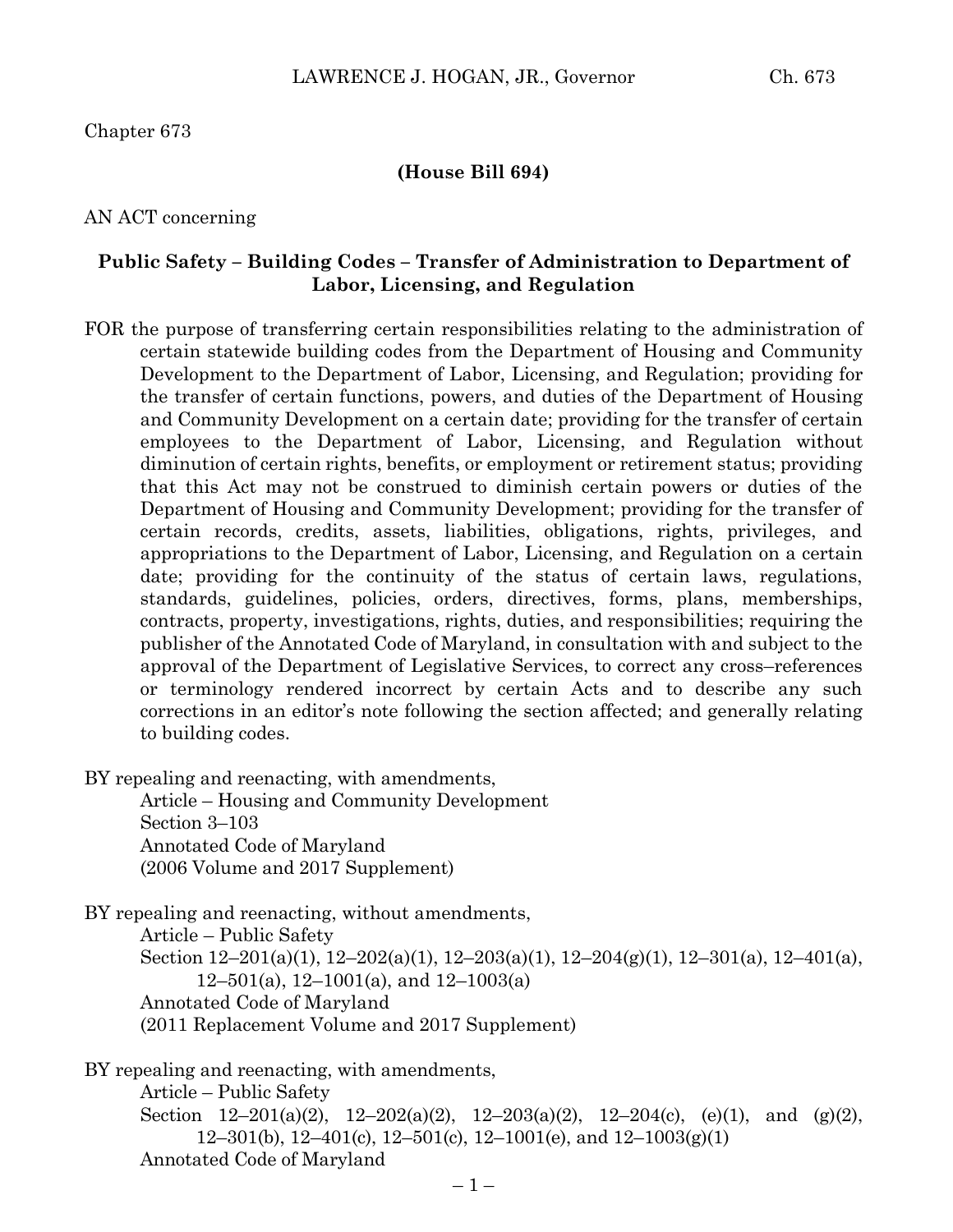(2011 Replacement Volume and 2017 Supplement)

SECTION 1. BE IT ENACTED BY THE GENERAL ASSEMBLY OF MARYLAND, That the Laws of Maryland read as follows:

# **Article – Housing and Community Development**

3–103.

The Division includes:

(1) the Maryland Housing Fund, a governmental unit of the Department;

**AND**

(2) loan asset management for the Department**[**; and

(3) the administration of statewide building and material codes established under Title 12, Subtitles 2, 3, 4, 5, and 10 of the Public Safety Article**]**.

## **Article – Public Safety**

12–201.

(a) (1) In this section the following words have the meanings indicated.

(2) "Department" means the Department of **[**Housing and Community Development**] LABOR, LICENSING, AND REGULATION**.

12–202.

(a) (1) In this section the following words have the meanings indicated.

(2) "Department" means the Department of **[**Housing and Community Development**] LABOR, LICENSING, AND REGULATION**.

12–203.

(a) (1) In this section the following words have the meanings indicated.

(2) "Department" means the Department of **[**Housing and Community Development**] LABOR, LICENSING, AND REGULATION**.

12–204.

(c) In conjunction with the Department of Natural Resources, the Department of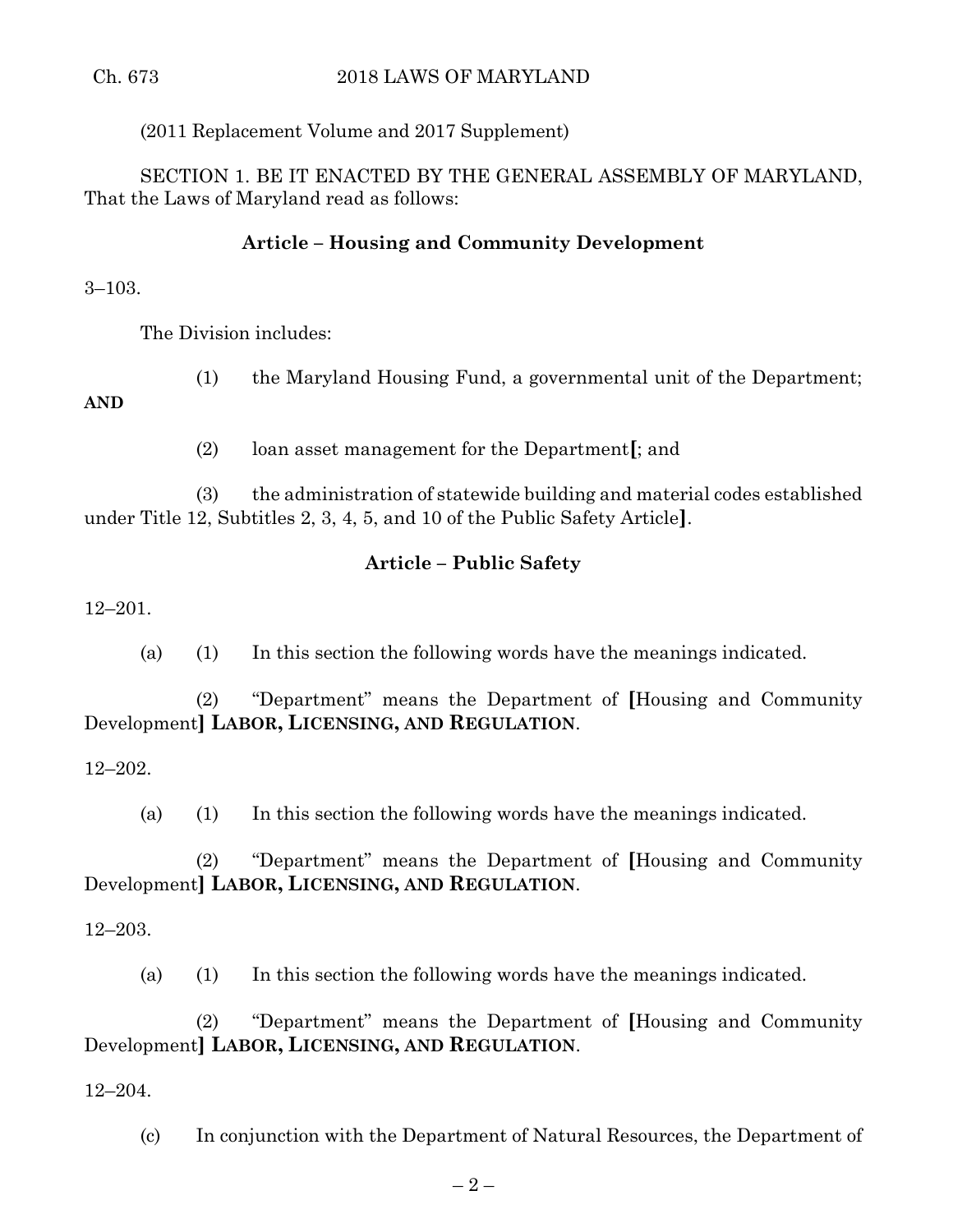**[**Housing and Community Development**] LABOR, LICENSING, AND REGULATION** shall develop guidelines for recommended illumination levels in existing public buildings in the State 6 months after ASHRAE 100 standards are adopted.

(e) (1) In conjunction with the Department of Natural Resources, the Department of **[**Housing and Community Development**] LABOR, LICENSING, AND REGULATION** shall provide training to local jurisdictions on the application of the guidelines.

 $(g)$  (1) There is an advisory commission on energy conservation in buildings.

(2) The commission consists of 15 members appointed by the Secretary of **[**Housing and Community Development**] LABOR, LICENSING, AND REGULATION**.

12–301.

(a) In this subtitle the following words have the meanings indicated.

(b) "Department" means the Department of **[**Housing and Community Development**] LABOR, LICENSING, AND REGULATION**.

12–401.

(a) In this subtitle the following words have the meanings indicated.

(c) "Department" means the Department of **[**Housing and Community Development**] LABOR, LICENSING, AND REGULATION**.

12–501.

(a) In this subtitle the following words have the meanings indicated.

(c) "Department" means the Department of **[**Housing and Community Development**] LABOR, LICENSING, AND REGULATION**.

### 12–1001.

(a) In this subtitle the following words have the meanings indicated.

(e) "Department" means the Department of **[**Housing and Community Development**] LABOR, LICENSING, AND REGULATION**.

12–1003.

(a) There is a Maryland Building Rehabilitation Code Advisory Council.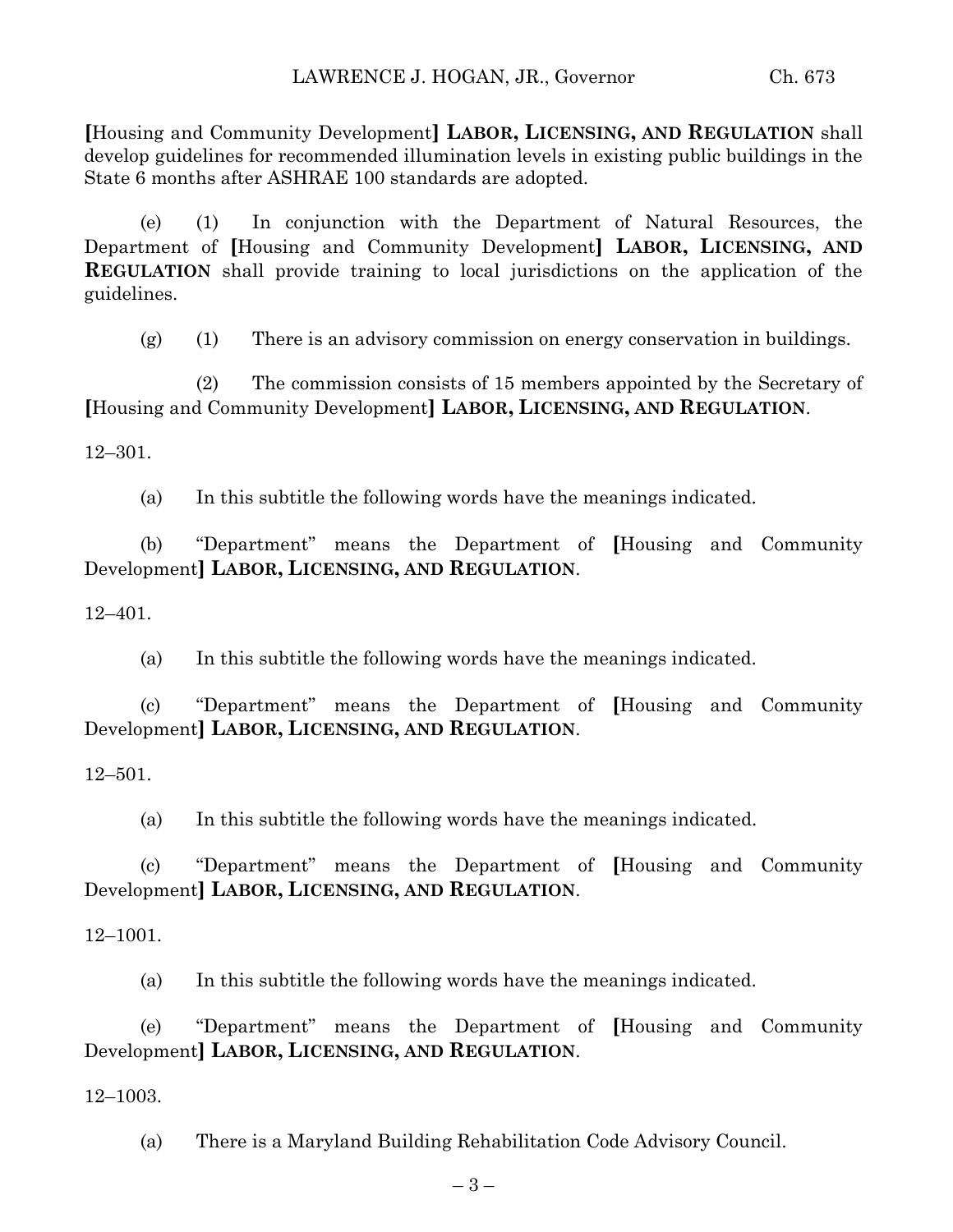(g) (1) The Secretary of **[**Housing and Community Development**] LABOR, LICENSING, AND REGULATION** shall appoint the Director of the Council.

SECTION 2. AND BE IT FURTHER ENACTED, That the functions, powers, and duties of the Department of Housing and Community Development relating exclusively to the administration of statewide building and material codes established under Title 12, Subtitles 2, 3, 4, 5, and 10 of the Public Safety Article shall be transferred from the Department of Housing and Community Development to the Department of Labor, Licensing, and Regulation on the effective date of this Act.

SECTION 3. AND BE IT FURTHER ENACTED, That all employees who are transferred to the Department of Labor, Licensing, and Regulation as a result of this Act shall be transferred on the effective date of this Act without any diminution of their rights, including collective bargaining rights, benefits, or employment or retirement status.

SECTION 4. AND BE IT FURTHER ENACTED, That all of the records, credits, assets, liabilities, obligations, rights, and privileges held by the Department of Housing and Community Development solely to carry out the responsibilities, authority, and functions transferred under this Act shall be transferred to the Department of Labor, Licensing, and Regulation on the effective date of this Act.

SECTION 5. AND BE IT FURTHER ENACTED, That, except as otherwise provided by law, all existing laws, regulations, proposed regulations, standards and guidelines, policies, orders and other directives, forms, plans, memberships, contracts, property, investigations, administrative and judicial responsibilities, rights to sue and be sued, and all other duties and responsibilities associated with the functions of the Division of Credit Assurance and the programs that are the subject of this Act prior to the effective date of this Act shall continue in effect under the Department of Labor, Licensing, and Regulation until completed, withdrawn, canceled, modified, or otherwise changed under the law.

SECTION 6. AND BE IT FURTHER ENACTED, That all appropriations, including State and federal funds, held by the Department of Housing and Community Development to carry out the exclusive functions of the Department of Housing and Community Development or any other program transferred under this Act shall be transferred to the Department of Labor, Licensing, and Regulation on the effective date of this Act.

SECTION 7. AND BE IT FURTHER ENACTED, That the publisher of the Annotated Code of Maryland, in consultation with and subject to the approval of the Department of Legislative Services, shall correct, with no further action required by the General Assembly, cross–references and terminology rendered incorrect by this Act or any other Act of the General Assembly of 2018 that affects provisions enacted by this Act. The publisher shall adequately describe any such corrections in an editor's note following the section affected.

SECTION 8. AND BE IT FURTHER ENACTED, That this Act shall take effect July